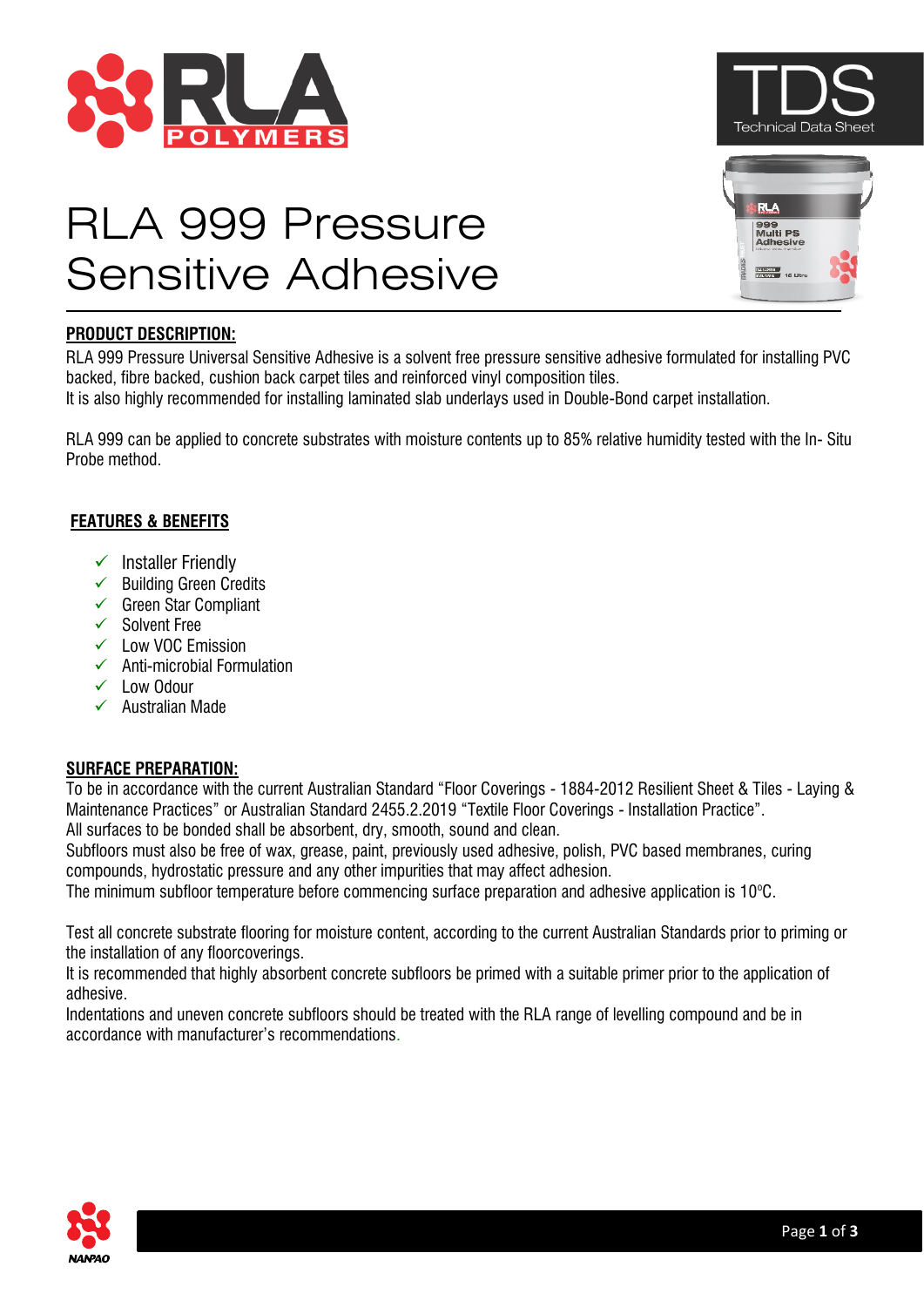



## **APPLICATION:**

Spread adhesive with the recommended notched trowel.

For securing Double-Bond underlays to a substrate it is recommended to apply adhesive with a 1.6mm x1.6mm "V1" notched trowel.

Bonding Carpet Tiles to subfloor when laid in a releasable mode we recommend the use of a long nap roller with a pile height of no less than 10mm. Alternatively a 1.6mm x 1.6mm "V1" notched trowel is also recommended. For securing reinforced Vinyl Composition (VCT) Tiles, Vinyl Planks with an embossed backing system, Loose Lay Vinyl Planks and Cushion Back Carpet Tiles to a sub floor, a 1.6mm x 1.6mm "V1" notched trowel is recommended. Alternatively if a stronger bond is required a 2.4mm x 2.4mm "V2" notched trowel is also recommended.

For installation of Carpet Tiles on double bond underlays a 1.6mm x 1.6mm "V1" notched trowel is recommended. Depending upon the porosity of the underlay a second application of adhesive may be required or alternatively a 2.4mm x 2.4mm "V2" notched trowel is recommended.

RLA 999 Pressure Sensitive Adhesive is used in dry mode, allow the adhesive to dry and become clear, this will limit the transfer of the adhesive to the back of the carpet tiles therefore enabling them to be relayed or repositioned with a clean backing.

A stronger bond can be achieved by laying the material into the adhesive film just prior to it drying completely, this will cause some transfer onto the back of the material.

Complete installation according to Floorcoverings manufacturer's instructions, ensuring the installation is rolled in both directions with the recommended roller weight.

## **SPREAD RATE:**

Coverage when applying adhesive with a Long Nap Roller Pile height no less than 10mm can achieve an approximate spread rate of 8-10 square metres per litre.

"V1" 1.6mm x 1.6mm notched trowel will achieve approximately up to 5 square metres per litre.

"V2" 2.4mm x 2.4mm notched trowel will achieve approximately up to 3 square metres per litre.

Spread rates may vary depending on the condition and substrate absorbency.

#### **SETTING TIMES:**

RLA 999 Pressure Sensitive Adhesive will tack up and turn clear after approximately 30 minutes to 1 hour at 20°C. Times may vary depending on substrate absorbency, temperature and humidity.

#### **CLEAN UP:**

Clean tools immediately after use with warm soapy water. Dried adhesive may be cleaned off using a suitable cleaning solvent applied to a damp cloth then rubbed gently over the dried adhesive or alternatively please use AFTEK Handy Wipes.

#### **CONTAINER SIZES**

15 litre containers

#### **SHELF LIFE / STORAGE:**

 12 months in unopened containers stored out of direct sunlight. Keep in well ventilated areas stored out of direct sunlight.